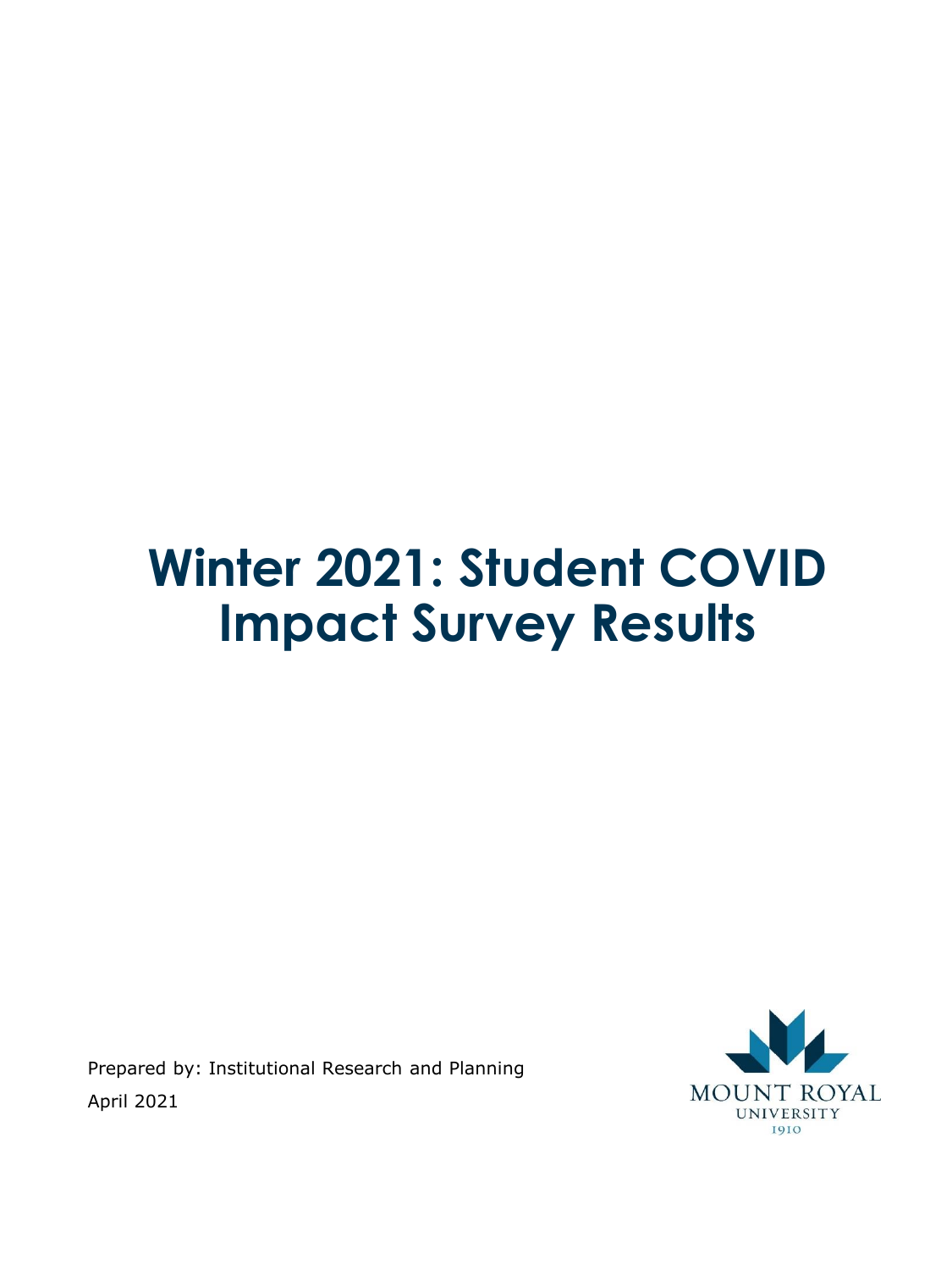# **Summary of findings**

Listed below are selected findings from the winter administration of the *Student* COVID Impact Survey. Comparative analysis of results between the fall and winter administrations of the survey indicated two overarching trends:

- 1. This winter, although students' academic experiences during the pandemic seem to have improved in many areas compared with the fall term, students' perceptions of their online learning experiences suggest that there is still considerable room for improvement. Of note, while the percentage of students who rated their overall online learning experience as excellent or good increased eight percentage points from the fall term, less than half of students (40%) considered their winter online learning experience to be excellent or good.
- 2. Despite the marginal gains seen in various areas of students' academic experiences, their personal experiences when coping with the COVID-19 situation have largely remained consistent between semesters. A substantial majority of students indicated they had experienced negative impacts in several mental health areas due to the pandemic, with 84% who said their overall mental health had significantly or slightly declined since the pre-COVID-19 period.

### Academic experiences during COVID

Sixty per cent of students rated their overall online learning experience in the winter as fair or poor, with 22% who provided a rating of poor.

The percentage of students who said they found it more challenging to learn online compared to classroom-based instruction decreased from 83% in the fall to 72% in the winter.

Between the fall and winter, the percentage of students who said their online courses had provided clear guidance about how to get started in the course increased from 36% to 48%.

In the winter, students were most likely to say their courses had provided clearly stated grading policies (70% very much/quite a bit).

Students were most likely to say that all or most of their online courses included live sessions with their instructor and other students, which increased from 66% in the fall to 74% in the winter.

Compared with the fall, students who said that all or most of their courses included interaction among students in small groups or breakout rooms increased from 29% to 39%.

In their online courses, students were most comfortable accessing MRU's Library resources (78%), and were least comfortable taking proctored exams online (47%) and using learning support services (43%).

This winter, students were slightly more likely to say that their instructors had responded appropriately to the needs of students or had reasonable expectations of students in light of the pandemic than in the fall.

Instructors making (pre-)recorded lectures available (59%) and being understanding and flexible given the COVID-19 situation (51%) were among the most important ways students said their instructors had supported their learning in the winter.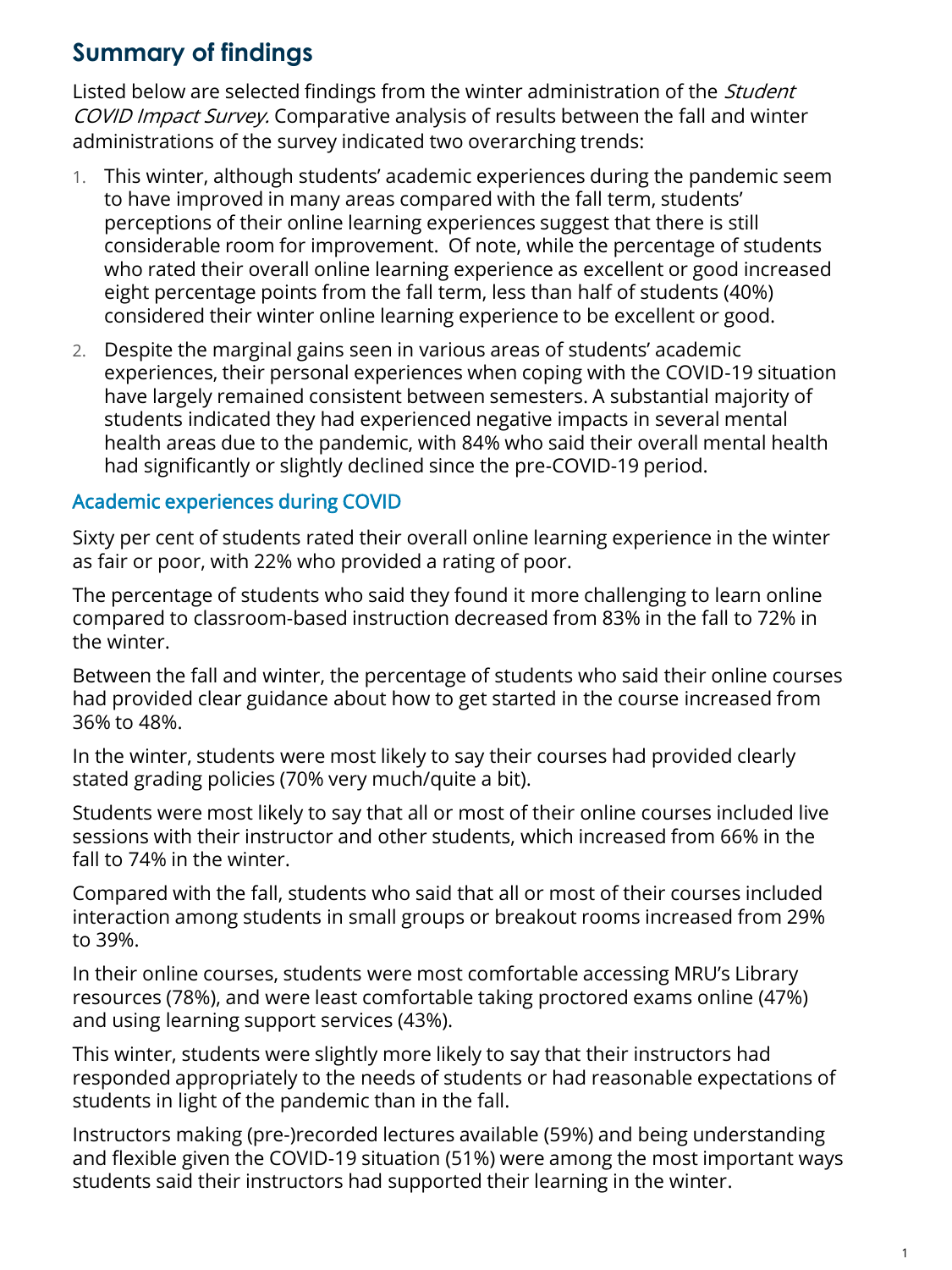When learning online, students were least likely to agree that the study spaces where they live have been sufficient for their needs (59%).

About one in two students (52%) said they would prefer to have their online courses taught with a hybrid of synchronous and asynchronous delivery methods.

### Coping with the COVID-19 pandemic

Eighty-four per cent of students said their mental health had significantly or slightly declined since the pre-COVID-19 period.

Across seven survey items, 96% of students said the pandemic has had at least some negative impact on their mental health. Students were most likely to report they had experienced increased mental or emotional exhaustion and an increased inability to concentrate due to the pandemic.

Due to the pandemic, more than one in two students said their concerns about their ability to socialize (64%), their future opportunities (58%), and the health and safety of family and friends (53%) had substantially increased.

In the winter, at least one in two students said that the pandemic had substantially interfered with their plans to participate in on-campus social activities (63%), their plans to participate in special learning opportunities (59%), and their ability to succeed as a student (51%).

Compared to the pre-pandemic period, students said they spend less time on activities that require them to be outside of their home or in social settings. Specifically, more than half of students said they were spending much less or less time working for pay (57%), engaging in physical exercise (67%), on hobbies (62%), and socializing (88%) than they did before the pandemic.

Ninety-three per cent of students said they thought Mount Royal has kept students safe and healthy to at least some extent. However, only 28% of students agreed they feel connected to Mount Royal.

### Concerns about returning to campus in Fall 2021

Assuming a return to campus in Fall 2021, students indicated they were most concerned about being exposed to COVID-19 on campus and spreading it to family members or friends (68%), people on campus following safety measures (69%), and being exposed to COVID-19 by other students (59%).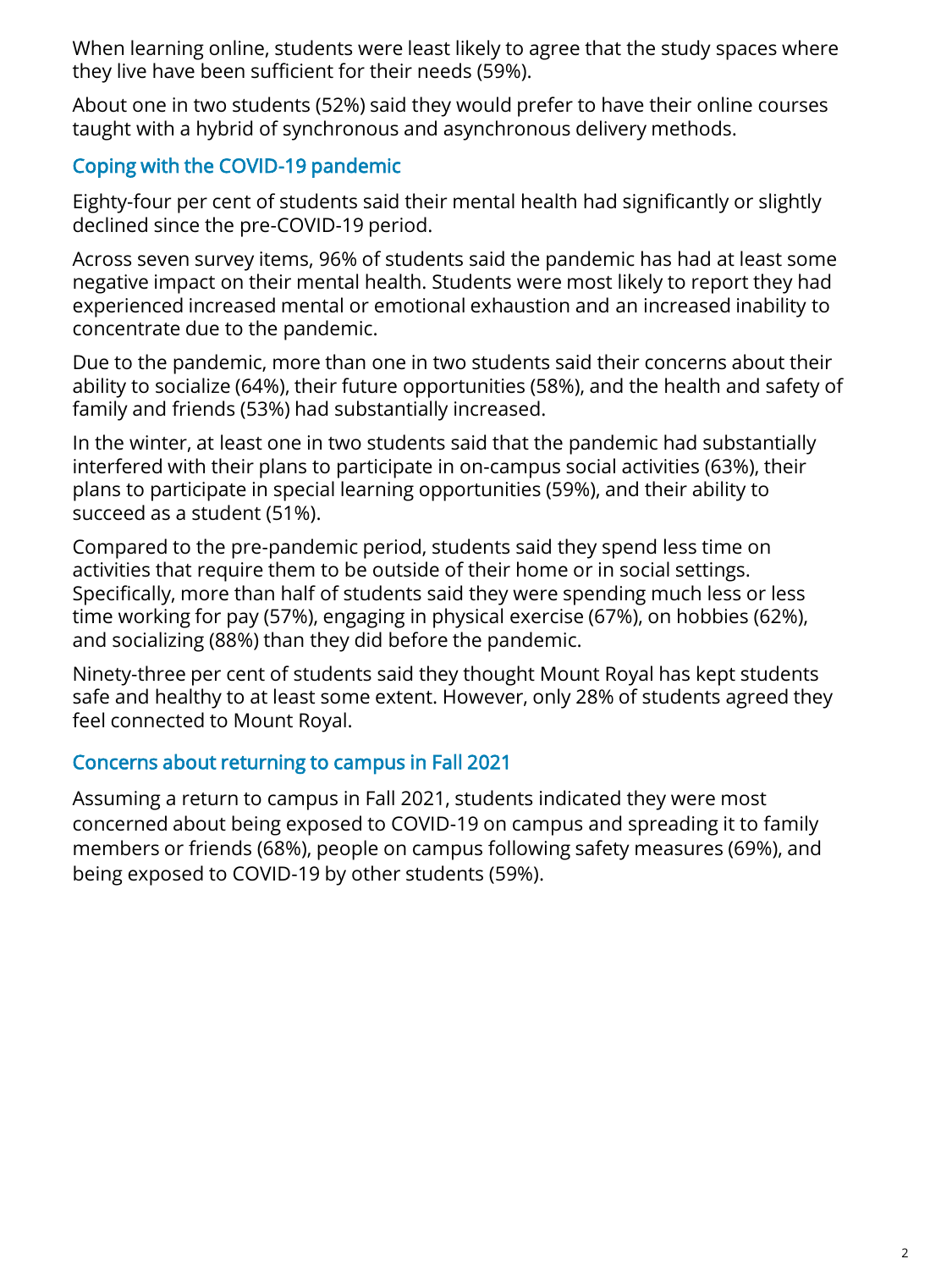# **Survey background and methodology**

In October 2020, Provost's Council engaged the Office of Institutional Research and Planning to survey students to understand how the COVID-19 pandemic had impacted them academically and personally. Given the constant changes resulting from the COVID-19 situation, it was agreed students would be surveyed again in the winter term to understand if students' experiences and perceptions had changed.

As much as possible, students were asked the same questions as in the fall *Student* COVID Impact Survey questionnaire. To develop the survey, Mount Royal licenced and adapted two topical modules from the National Survey of Student Engagement (NSSE): Experiences with Online Learning and Coping with COVID. In addition to the NSSE modules, the questionnaire included items about students' concerns about the possible return to campus in Fall 2021 and demographics questions. A mandatory response was required for only one survey item (i.e., plans to graduate before Fall 2021). As a result, the number of students who answered each survey item varies.

A random sample of 4,000 students enrolled in credit winter courses was invited to participate in the survey from March 9 to March 21, 2021.\* Three recruitment emails were sent to students requesting their feedback.

Of the students invited to participate in the survey, 1,017 students fully or partially completed the survey, yielding a 25% response rate and ±3.0% margin of error, 19 times out of 20. By faculty, students' representation in the survey data is comparable to their representation in the total student sample except for students in learner access programs.\*\* Students in learner access programs are slightly less represented in the data than in the total sample of students invited to take the survey (see table below).

| <b>Faculty</b>                       | <b>Invited</b> | % sample | #<br>responded | %<br>responses | Response<br>rate |
|--------------------------------------|----------------|----------|----------------|----------------|------------------|
| Arts                                 | 928            | 23%      | 253            | 25%            | 27%              |
| <b>Business and</b><br>Communication | 1.054          | 26%      | 274            | 27%            | 26%              |
| Health, Community and<br>Education   | 896            | 22%      | 241            | 24%            | 27%              |
| Science and Technology               | 571            | 14%      | 138            | 14%            | 24%              |
| Learner access programs              | 551            | 14%      | 111            | 11%            | 20%              |
| <b>MRU</b>                           | 4,000          | 100%     | 1,017          | 100%           | 25%              |

### Representation and response rate of students invited to participate in the survey

\*Students in academic upgrading, FLE generating Continuing Education programs, and English language instruction courses were not surveyed.

\*\*Learner access programs includes students in Open Studies, University Entrance Option, and unclassified students.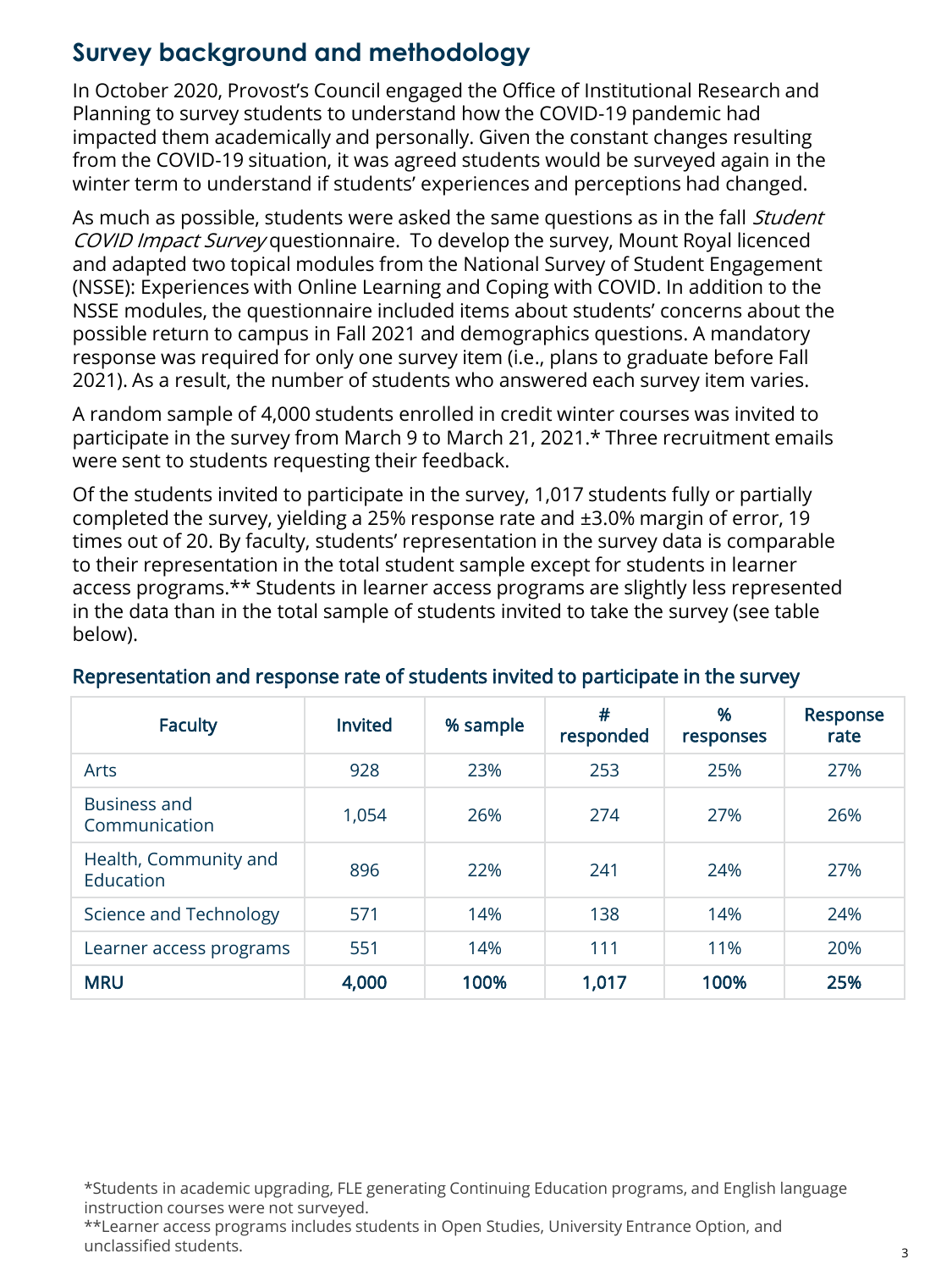# **Nearly three in four students said it was more challenging to learn in an online environment than classroom-based instruction.**

Although most students said they found it more challenging to learn in an online environment than classroom-based instruction (72%), this sentiment has decreased since the fall term, where 83% of students said they found it more challenging to learn online. This shift was identified across faculties. However, in both semesters, students in learner access programs were less likely than other students to say they found it more challenging to learn in an online environment compared to traditional classroom-based instruction.

#### In the winter, students were less likely to say they found it much more or more challenging to learn online compared to classroom-based instruction than students in the fall term.





Arts Business & Communication



(Winter n=1,013)

\*Learner access programs includes students in Open Studies, University Entrance Option, and unclassified students.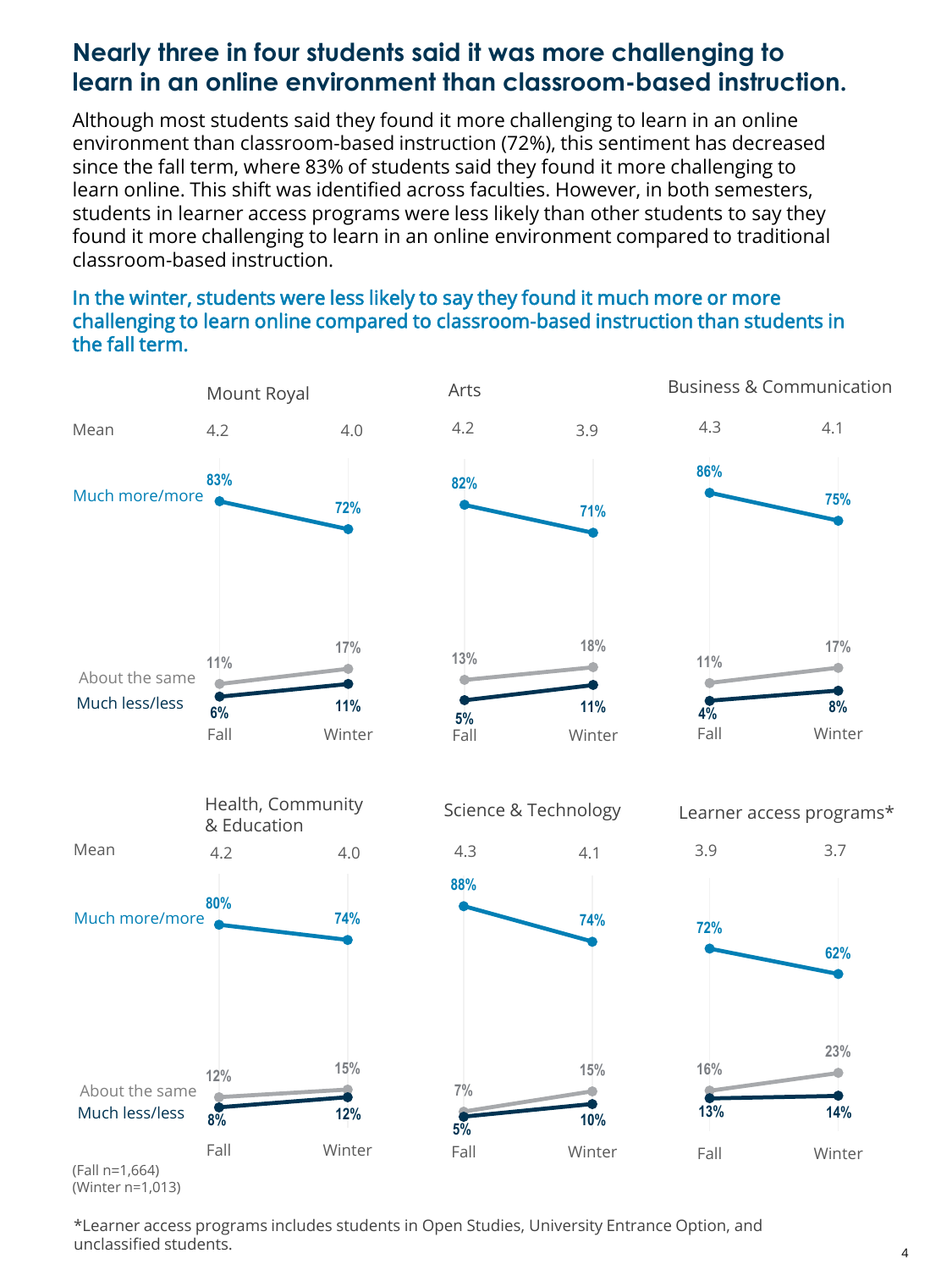# **In Fall 2020 and Winter 2021, students were most likely to say their courses had provided clearly stated grading policies.**

Overall, students were more likely to say that their courses had provided information and activities that helped them be successful and understand course expectations in the winter term than in the fall (see graph below). The greatest gains between semesters were in the percentage of students who said their courses provided the following three activities very much or quite a bit:

- Clear guidance about how to get started in the course (up 12 percentage points),
- Sufficient instructions for using technology (up ten percentage points), and
- Course information and activities that are easy to locate (up nine percentage points).

Students were least likely to say their courses had provided clear expectations for interacting with other students in the winter, with 33% who said their courses provided very little or none of this information.

#### On average, students' perception that their courses provided instructional materials that helped achieve course learning objects or goals and assessments that helped achieve course learning objectives was similar between fall and winter.

**3.8 65% 3.9** Question mean **70%** % very much/ **3.4 49% 3.5 54% 3.4 48% 3.5 54% 3.4 48% 3.4 52% 3.4 46% 3.5 53% 3.4 45% 3.6 54%** A clearly stated grading policy Instructional materials that help achieve course learning objectives or goals Clarity about when instructors would respond Assessments that help achieve course learning objectives or goals Clearly stated learning objectives or goals Course information and activities that are easy to locate Sufficient instructions for using technology Clear guidance about how to get started in the course Clear expectations for interactions with other students **3.1 38% 3.4 48% 3.2 36% 3.4 48% 2.9 29% 3.1 37%** Fall 2020 Winter 2021 quite a bit Means are out of 5, where  $5 =$  Very much,  $4 =$  Quite a bit,  $3 =$  Some,  $2 =$  Very little, and  $1 =$  Not at all. (Fall n≈1,653) (Winter n≈1,008)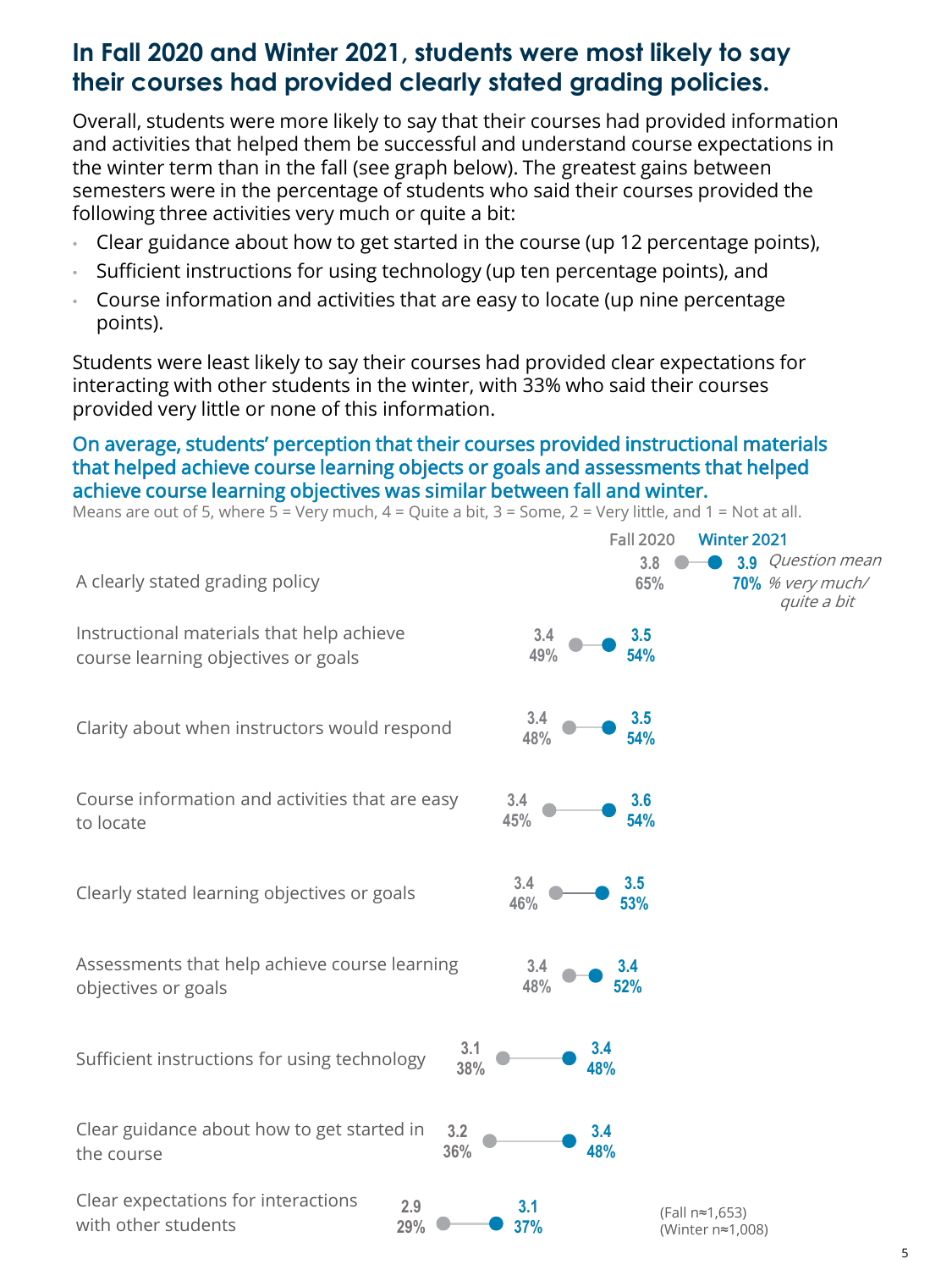# **About three in four students said their online winter courses included live sessions with their instructor and other students.**

In the fall and winter, six course-related activities were found to have a positive impact on students' overall impression of their online learning experience (see page 11):

- Opportunities for personalized feedback, support and guidance from the instructor;
- Opportunities to apply learning to real-world problems or issues;
- Coursework that challenged them to enhance their knowledge, skills, and abilities;
- Live sessions with the instructor and other students:
- Frequent quizzes and short assignments that check understanding of the course subject matter; and
- Interaction among students in small groups or breakout rooms.

However, in the winter, students were more likely to say that all or most of their courses included interaction among students in small groups or breakout rooms (+10%), live sessions with the instructor and other students (+8%), and opportunities for personalized feedback, support and guidance from the instructor (+7%) than in the fall.

Among the 85% of students who said their courses included group projects, 62% said they found it very challenging or challenging to get this work done in an online environment. Of the 78% of students who said they had individual or group class presentations in their winter courses, 49% said they found it challenging to do in an online environment.

### Compared with the fall, students who said that all or most of their courses included interaction among students in small groups or breakout rooms increased ten percentage points.

**32% 32% 35% 39% 42% 44% 52% 65% 74% 28% 32% 31% 29% 36% 37% 49% 62% 66%** Individual or group presentations Pre-recorded lectures from your instructor Opportunities to apply learning to a real-world problem or issue Interaction among students in small groups or breakout rooms Group projects Opportunities for personalized feedback, support, and guidance from the instructor Frequent quizzes/short assignments to check understanding of subject matter Coursework that challenged you to enhance your knowledge, skills, and abilities Live sessions with instructor and students % All/most online courses included: Whiter 2021 Fall 2020 (Fall n≈1,565) (Winter n≈934)

6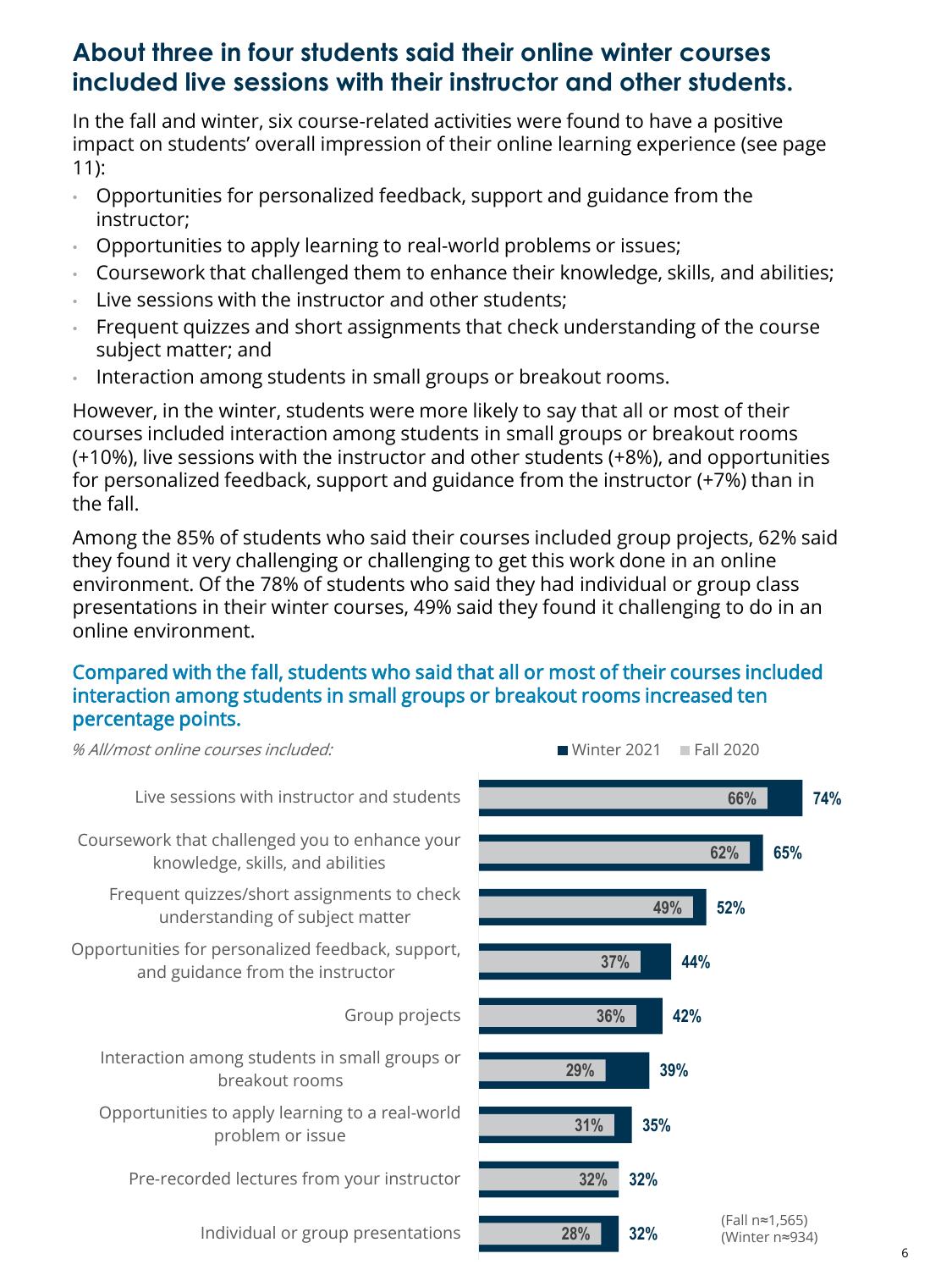# **At least seven in ten students said they felt comfortable accessing Library resources and interacting with their instructors to discuss course topics, ideas, or concepts in their online courses.**

Students were asked how comfortable they were engaging in eight different courserelated activities. Students were most comfortable accessing MRU's Library resources (78%); interacting with their instructors to discuss course topics, ideas or concepts (70%); seeking feedback and guidance from their instructors (68%); and participating in online discussion boards, forums, or other discussion platforms (65%).

Although the percentage of students who said they felt comfortable taking proctored exams online increased marginally from the fall term (42% to 47%), this was one of two activities students were least comfortable engaging in. Despite this marginal gain, students in Science and Technology were considerably less likely than other students to say they felt comfortable taking proctored exams online (33% vs. 49%).

#### Less than one in two students reported being very comfortable or comfortable taking proctored exams online or using learning support services in their online courses.\*



(n≈881)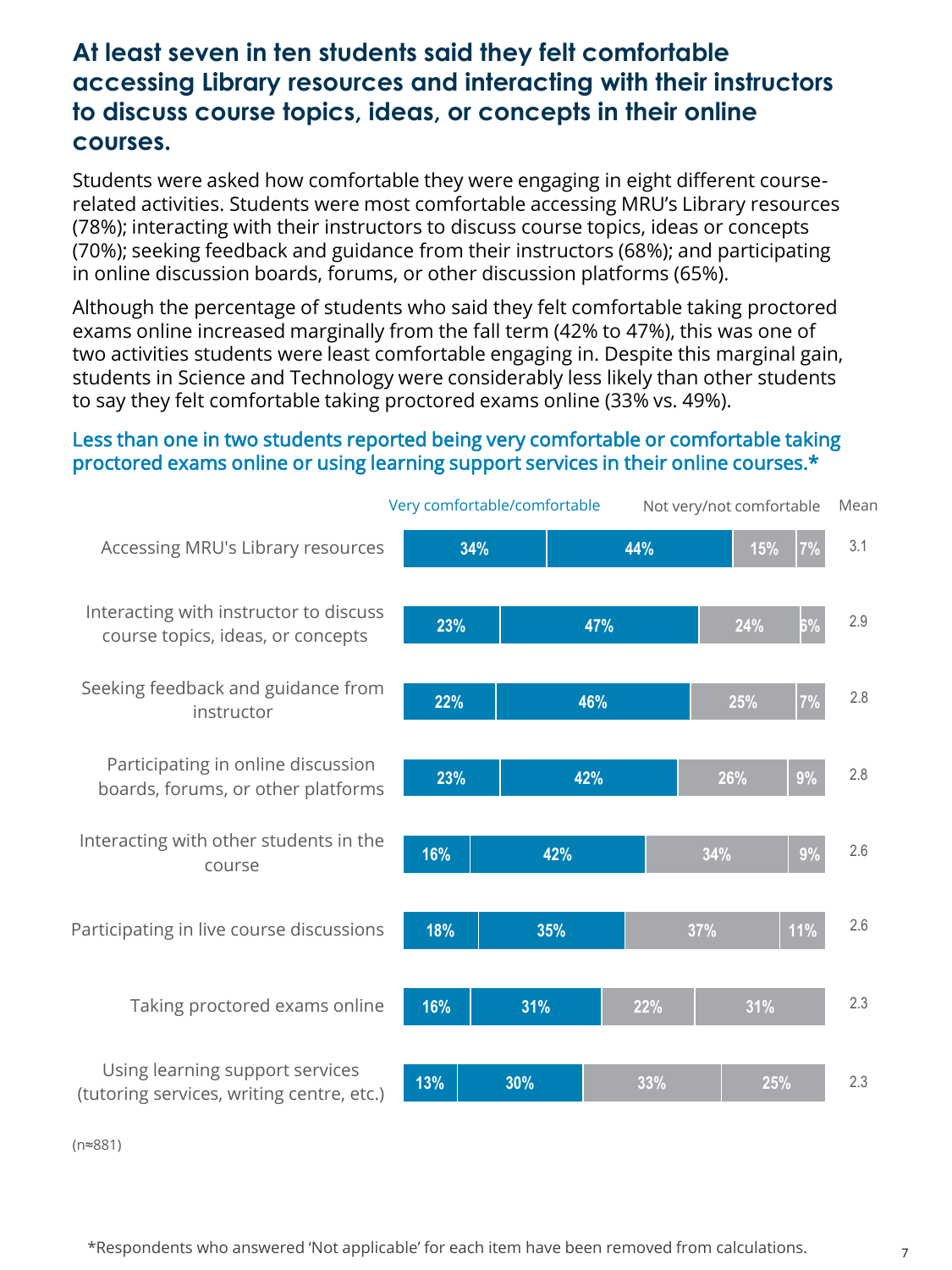# **Students who thought their instructors were positive, caring and responsive to students in light of the COVID-19 situation tended to be more positive about their online learning experience.**

Students were asked to what extent their instructors had displayed four different behaviours in light of the pandemic. These four qualities (see below graph) were positively related to how students viewed their online learning experience and their likelihood to rate their overall experience as excellent or good (see page 11).

In the fall, students in Business and Communication and Science and Technology were less likely than other students to say that their instructors had had reasonable expectations of students. However, this was not the case in the winter, as the percentage of students who provided a positive rating for this item increased in both faculties. Students in Business and Communication who said their instructors had had reasonable expectations of students very much or quite a bit increased from 42% to 54%, and ratings increased from 46% to 58% among Science and Technology students.

### Compared with the fall term, in Winter 2021, students were more likely to say their instructors had responded appropriately to students' needs and had had reasonable expectations of students in light of the pandemic.



Shown care and concern for students



Responded appropriately to the needs of students



Had reasonable expectations of students

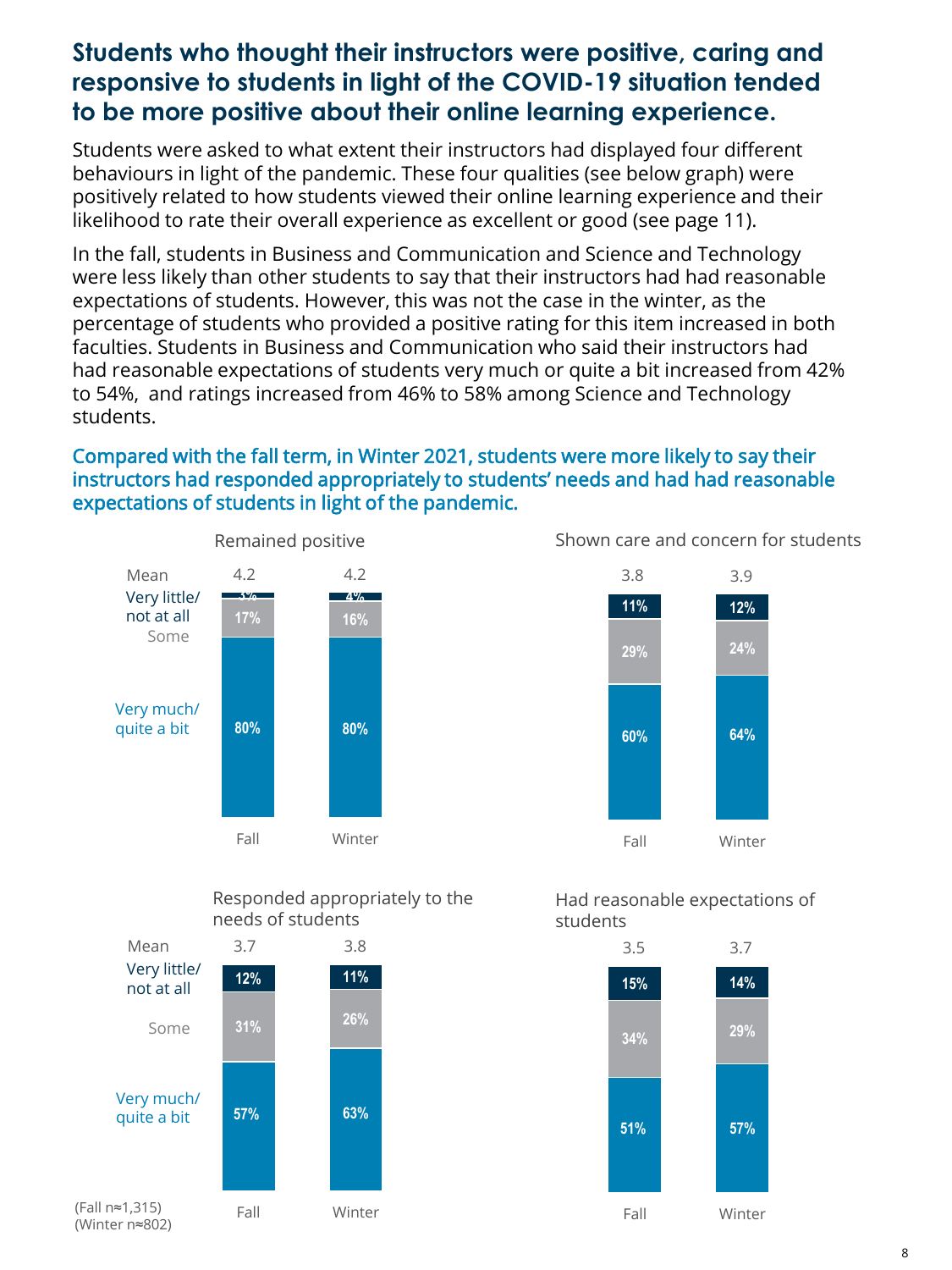### **Nearly three in five students said making recorded lectures available was among the most important ways their instructors had supported them.**

In Winter 2021, students identified five traits or actions their instructors took that most supported their learning, listed below. For each of the five items, at least one in three students said it was among the most important ways their instructors had supported them:

- Making recordings of lectures (live or pre-recorded) available (59%);
- Being understanding and flexible given the COVID-19 situation (51%);
- Clearly communicating course expectations, including expectations for assignments and exams (36%);
- Making course materials and other resources available on Blackboard (33%); and
- Prompt and clear responses to emails (33%).

Compared with the fall, the percentage of students who said their instructors being understanding and flexible given the COVID-19 situation was important increased slightly from 46% to 51%. Despite this increase, this remained the second most important way students thought their instructors had supported them when learning online.

#### Students said their instructors providing prompt and clear responses to emails was more important in supporting them than providing virtual office hours.

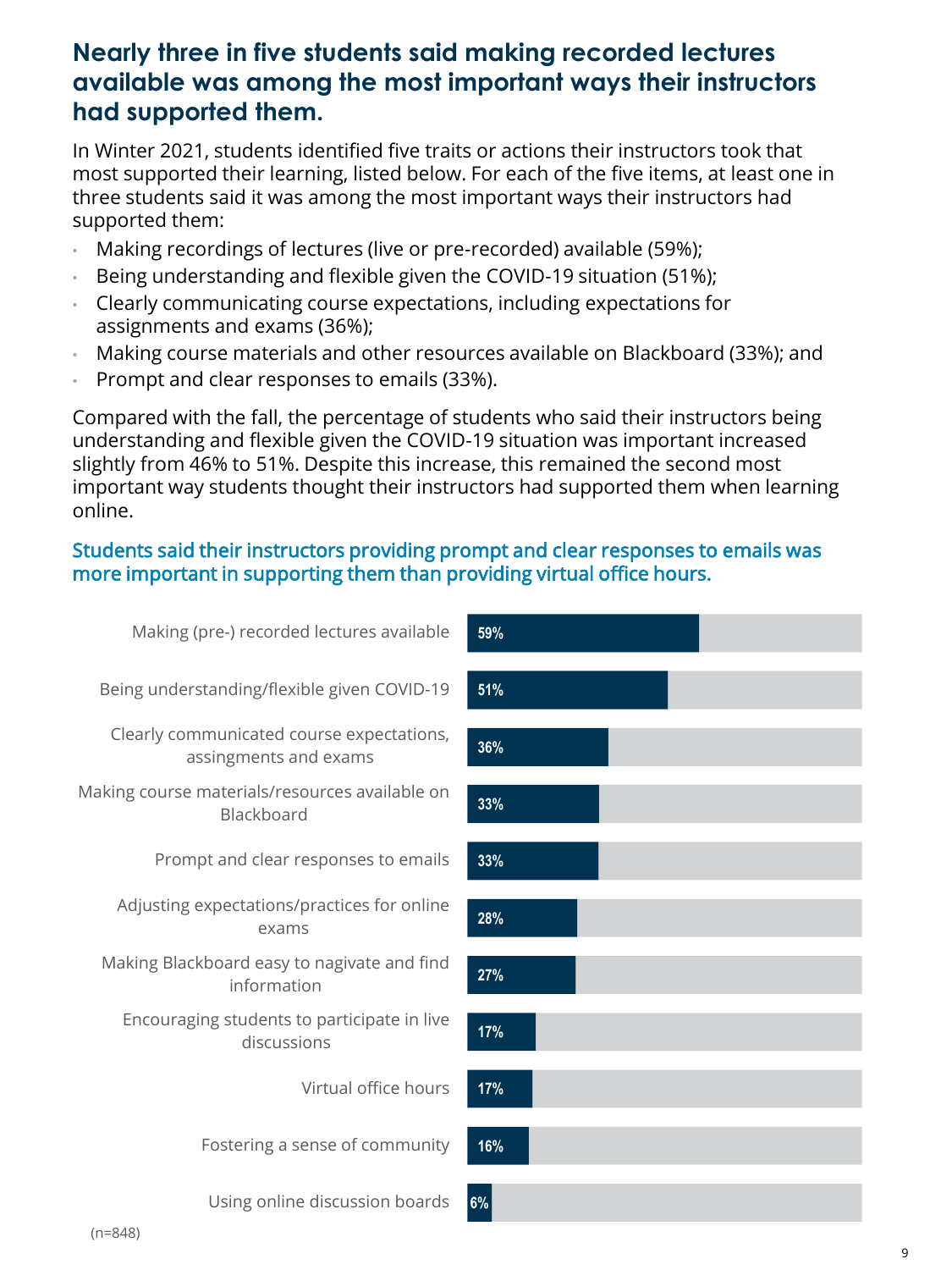### **About nine in ten students agreed Google Meet was userfriendly and the hardware and software at home were sufficient to participate in their online courses.**

Students' perceptions of the technological resources and study space available to them were consistent between the fall and winter semesters. Overall, in the winter, at least four in five students strongly agreed or agreed that:

- Google Meet has been user-friendly (92%),
- Hardware and software where they live has been sufficient to participate in the course (89%),
- Blackboard has been user-friendly (85%), and
- Internet service where they live was sufficient to participate in the course (84%).

Students were least likely to agree that the study space where they live was sufficient for their needs (59%). By self-reported demographics, accessing suitable study space was more challenging for students who identified as living with a disability. Fifty per cent of disabled students agreed that the study space at home was sufficient compared with 61% of non-disabled students.

By faculty, while most business students agreed Blackboard was user-friendly (79%), they were less likely to agree than other students (88%).

#### In Winter 2021, technology support and study space were the resources least available to students when learning online.



(n≈843)

2.7

3.1

2.8

3.1

3.2

Mean

3.2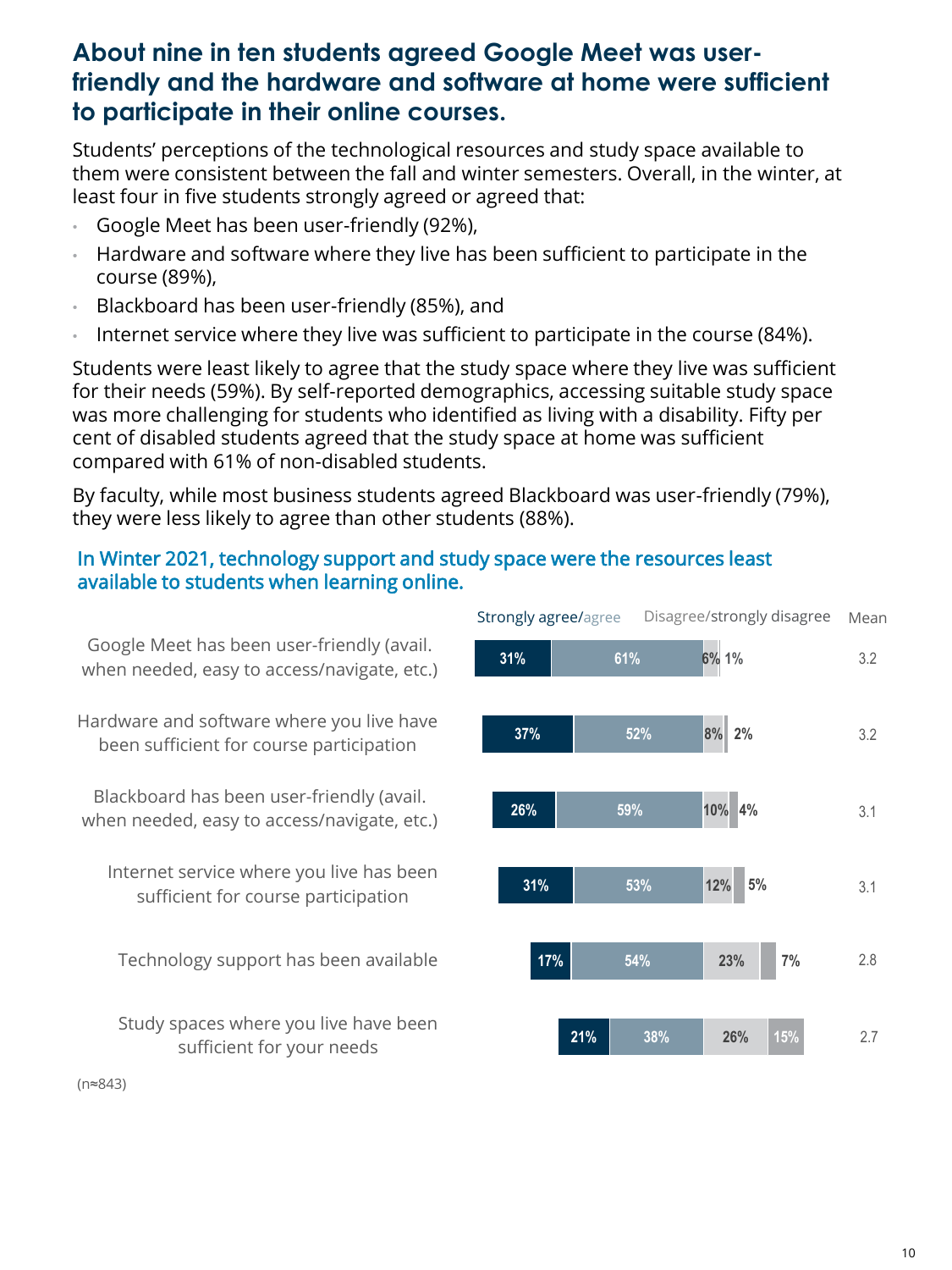# **In Winter 2021, 60% of students rated their overall online learning experience as fair or poor—22% rated their experience as poor.**

Compared with Fall 2020, students taking courses in the winter were more likely to rate their overall online learning experience as excellent or good (32% compared with 40%). Despite this gain, just 12% of students rated their overall experience as excellent in Winter 2021.

Students' overall evaluation of their online learning experience was consistent between the fall and winter semesters for students in Health, Community and Education and learner access programs but increased in the other three faculties.

#### Students in Arts, Business and Communication, and Science and Technology were more likely to rate their experience as excellent or good in the winter than in the fall.



Means are out of 4, where,  $4 =$  Excellent,  $3 =$  Good,  $2 =$  Fair, and 1 = Poor.

# **Only 3% of students said their courses were typically delivered with asynchronous instruction in the winter semester.**

Forty per cent of students said their winter courses were a mixture of synchronous, asynchronous and hybrid delivery. Slightly more than one in three students (36%) said their courses were typically taught with a hybrid delivery, and 21% said their courses were mostly taught synchronously.

When asked how they would prefer to have online courses taught, about one in two students (52%) said they would prefer hybrid delivery (i.e., a blend of synchronous and asynchronous), followed by synchronous (37%) and asynchronous instruction (12%).

Fifty-two per cent of students said they would prefer their instructors taught online courses with hybrid delivery.



<sup>(</sup>n=831)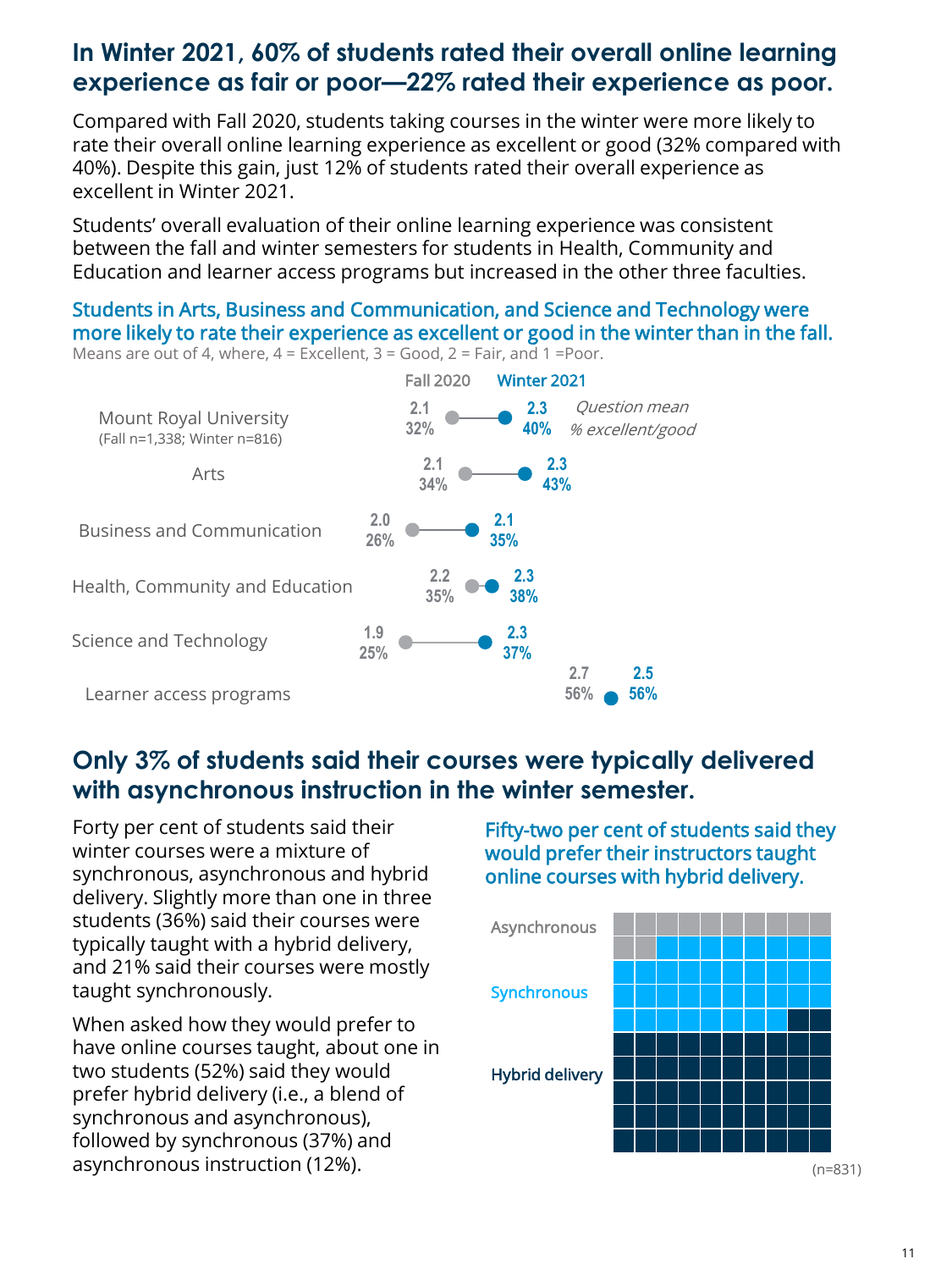# **More than four in five students said increasing interactions with their instructors and improving the responsiveness of instructors would improve their online course-taking experience.**

Students were asked how important it was for MRU to make changes in five areas to improve their online course-taking experience. Overall, students thought it was most important for Mount Royal to:

- Increase their interactions with instructors (86%),
- Improve the responsiveness of instructors (85%), and
- Improve online tools for student collaboration (81%).

Although important to most students, students were slightly less likely to say it was important for MRU to provide more online learning support services in the winter than in the fall (75% compared with 80%). Of note, by faculty, the percentage of students in Science and Technology who said it was important for MRU to provide more online learning services decreased from 83% in the fall to 72% in the winter. Institutionally, for the remaining four areas of improvement, students' responses were consistent between the fall and winter.

#### Students were considerably more likely to say increasing interactions with instructors was important to improving their online course-taking experience than increasing interactions between students.



(n≈865)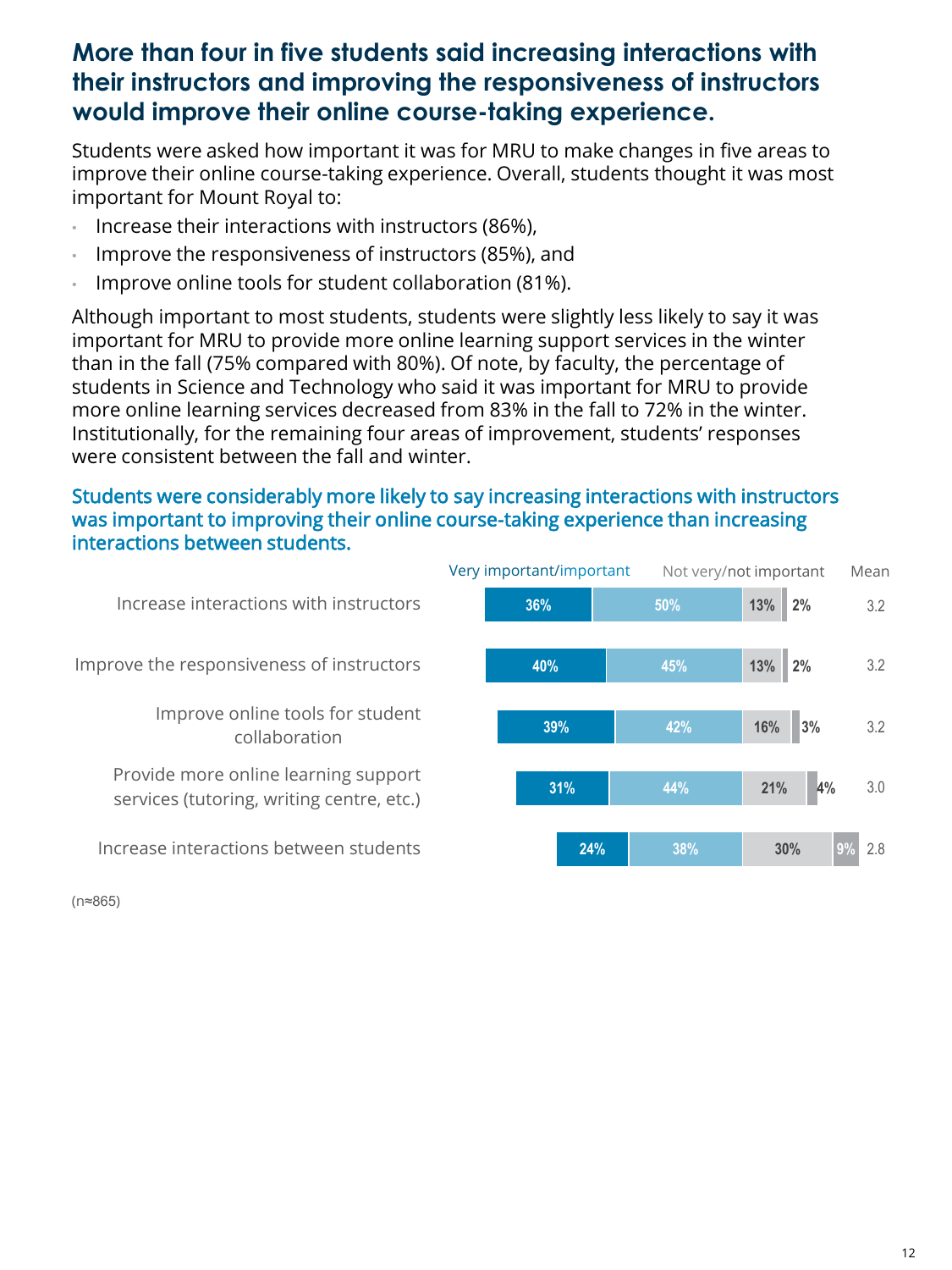### **In the winter, about three in five students said that the pandemic had substantially interfered with their plans to participate in oncampus social activities.**

At least one in two students in Winter 2021 said that the pandemic had substantially interfered with their plans to participate in on-campus social activities (63%), their plans to participate in special learning opportunities (59%), and their ability to succeed as a student (51%).

Since the fall, however, students were slightly less likely to say that the pandemic had substantially impacted their ability to succeed as a student to at least some extent, decreasing six percentage points from 85% to 79%. Students were also slightly less likely to say the pandemic had impacted their ability to access MRU's Library resources to at least some extent in the winter than in the fall semester (59% compared with 65%).

By demographics, students who identified as living with a disability were more likely than non-disabled students to say that the pandemic had substantially interfered with their ability access campus counselling and medical services (55% vs. 42%) and their ability to succeed as a student (67% vs. 48%).

#### The pandemic was least likely to have interfered with students' ability to access campus counselling and medical services, their ability to pay for their university and living expenses, and their ability to access MRU's Library resources.

|                                                                                                                   | Very much/quite a bit | Some | Very little/not at all | Mean |
|-------------------------------------------------------------------------------------------------------------------|-----------------------|------|------------------------|------|
| Plans to participate in on-campus social<br>activities                                                            | 63%                   | 13%  | 24%                    | 3.7  |
| Plans to participate in special learning<br>opportunities (internships, study abroad,<br>field experiences, etc.) | 59%                   | 16%  | 24%                    | 3.6  |
| Ability to succeed as a student                                                                                   | 51%                   | 28%  | 21%                    | 3.5  |
| Ability to pay for university and living<br>expenses                                                              | 45%                   | 23%  | 33%                    | 3.2  |
| Ability to access campus counselling and<br>medical services*                                                     | 45%                   | 18%  | 37%                    | 3.1  |
| Ability to access MRU's Library resources<br>(n≈801)                                                              | 37%                   | 22%  | 41%                    | 2.9  |

Note: 'Substantially' is a rating of very much/quite a bit.

\*Item is new in the Winter 2021 survey and replaced 'Ability to access services that support your overall well-being' item asked in the fall.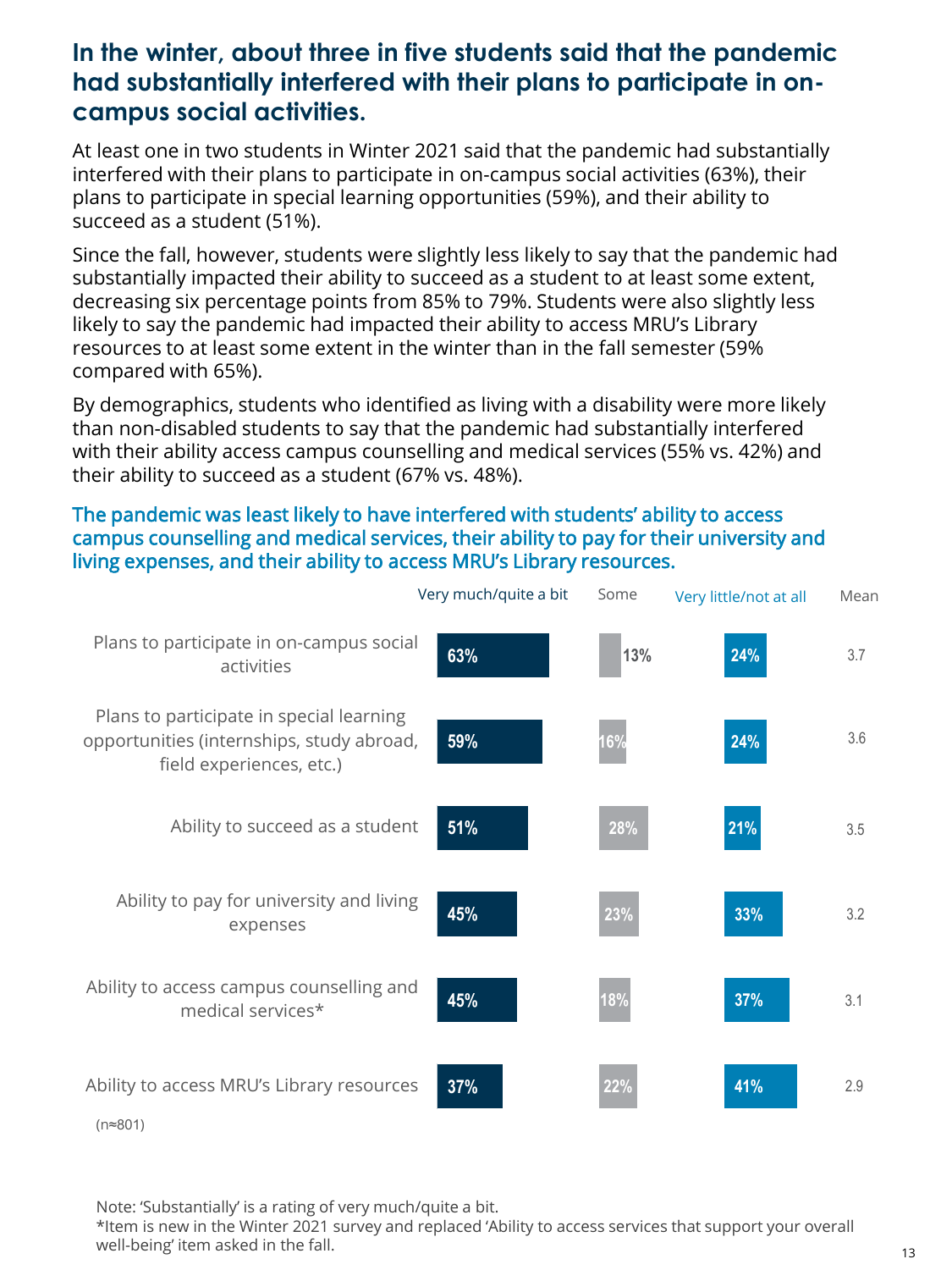# **Nearly two in three students said their concerns about their ability to socialize had substantially increased due to the pandemic.**

Students expressed similar increased concerns about how the pandemic had impacted their daily lives in both the fall and winter. More than half of students said their concerns about their ability to socialize, their future opportunities, the health and safety of family or friends, their health and safety, and their ability to pay bills had increased to at least some extent as a result of the pandemic.

Although students were least likely to have experienced increased concerns about their access to adequate medical care, having enough food, or eviction or loss of housing, important differences were identified among four demographic groups:\*

- Disabled students were more likely than non-disabled students to say they had experienced increased concerns about having access to adequate medical care (62% vs. 38%), having enough food (42% vs. 29%), and eviction or loss of housing (31% vs. 14%).
- Students who identified as LGB2sQ+ were more likely than heterosexual students to say they had experienced increased concerns about having enough food (41% vs. 30%) and eviction or loss of housing (23% vs. 15%).
- Visible minority students were more likely to report increased concerns about access to adequate medical care than non-minority students (49% vs. 40%).
- Students who identified as a minority gender identity (trans\*, non-binary, twospirit, etc.) were more likely to report increased concerns about eviction or loss of housing than men and women (37% vs. 16%).

#### Due to the pandemic, more than one in two students said their concerns about their ability to socialize, their future opportunities, and the health and safety of family and friends had substantially increased.



Note: 'Substantially' is a rating of very much/quite a bit.

\*Percentages by demographics are of those who reported at least some increased concern for each item.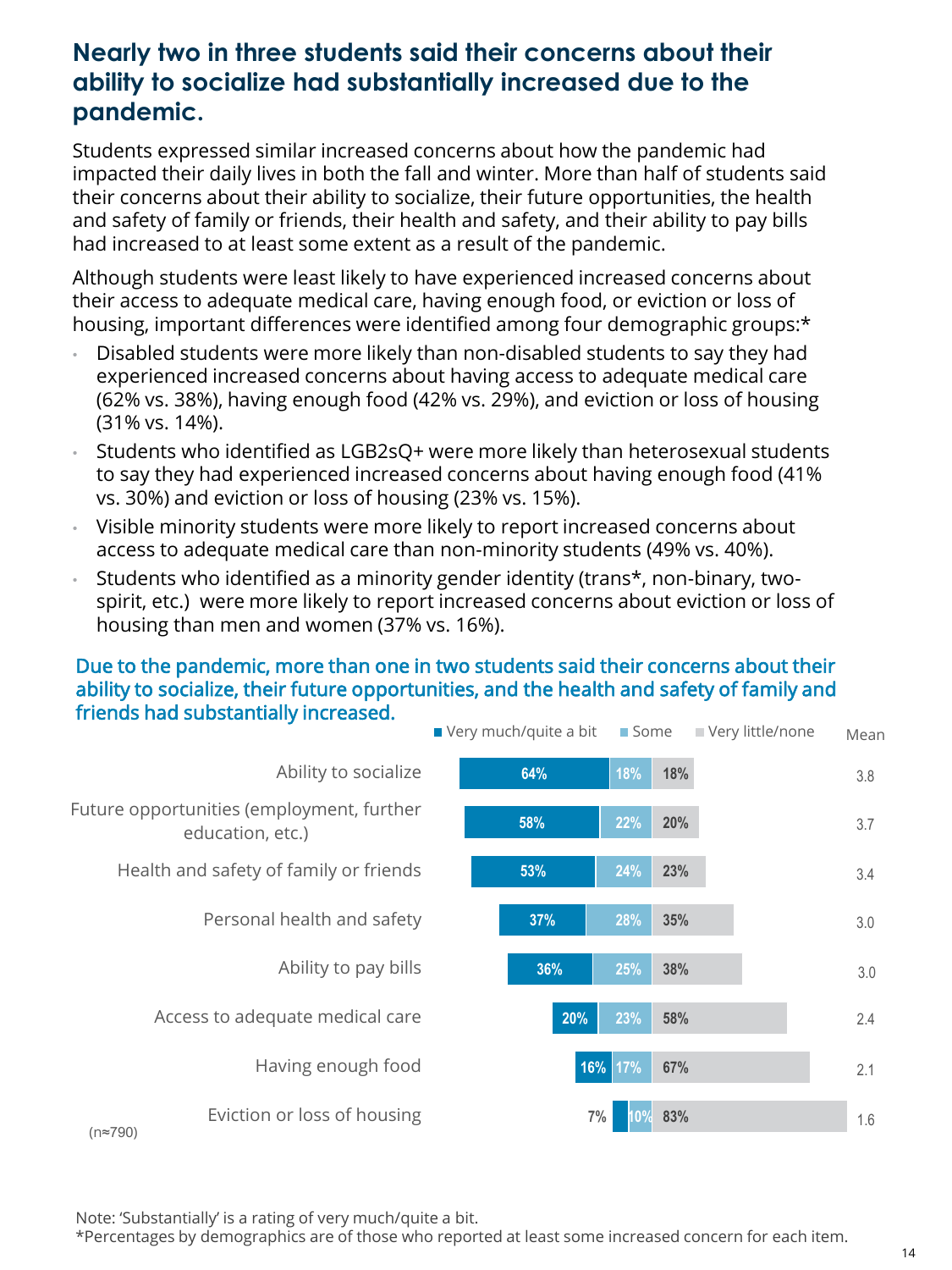# **A sizable majority of students reported increased negative impacts on their mental health as a result of the pandemic.**

Students were asked if they experienced changes to their mental health in seven areas as a result of the pandemic. Collectively, 96% of respondents said they had experienced at least some negative impact on their mental health across these seven items. Of note, students were most likely to report having experienced increased mental or emotional exhaustion and an inability to concentrate due to the pandemic (see graph below).

#### Due to the pandemic, about four in five students said their mental or emotional exhaustion had increased very much or quite a bit.



# **More than four in five students said their mental health has declined since the pandemic began in March 2020.**

When asked to evaluate how their overall mental health had been affected compared with the pre-pandemic period, 84% of students said their mental health had slightly or significantly declined, with 44% who reported it had significantly declined.

Only 7% of students said they had experienced improved mental health, and 9% said it was about the same as before the pandemic.

Less than one in five students said their mental health had improved or stayed the same since the pre-COVID-19 period.



(n=795)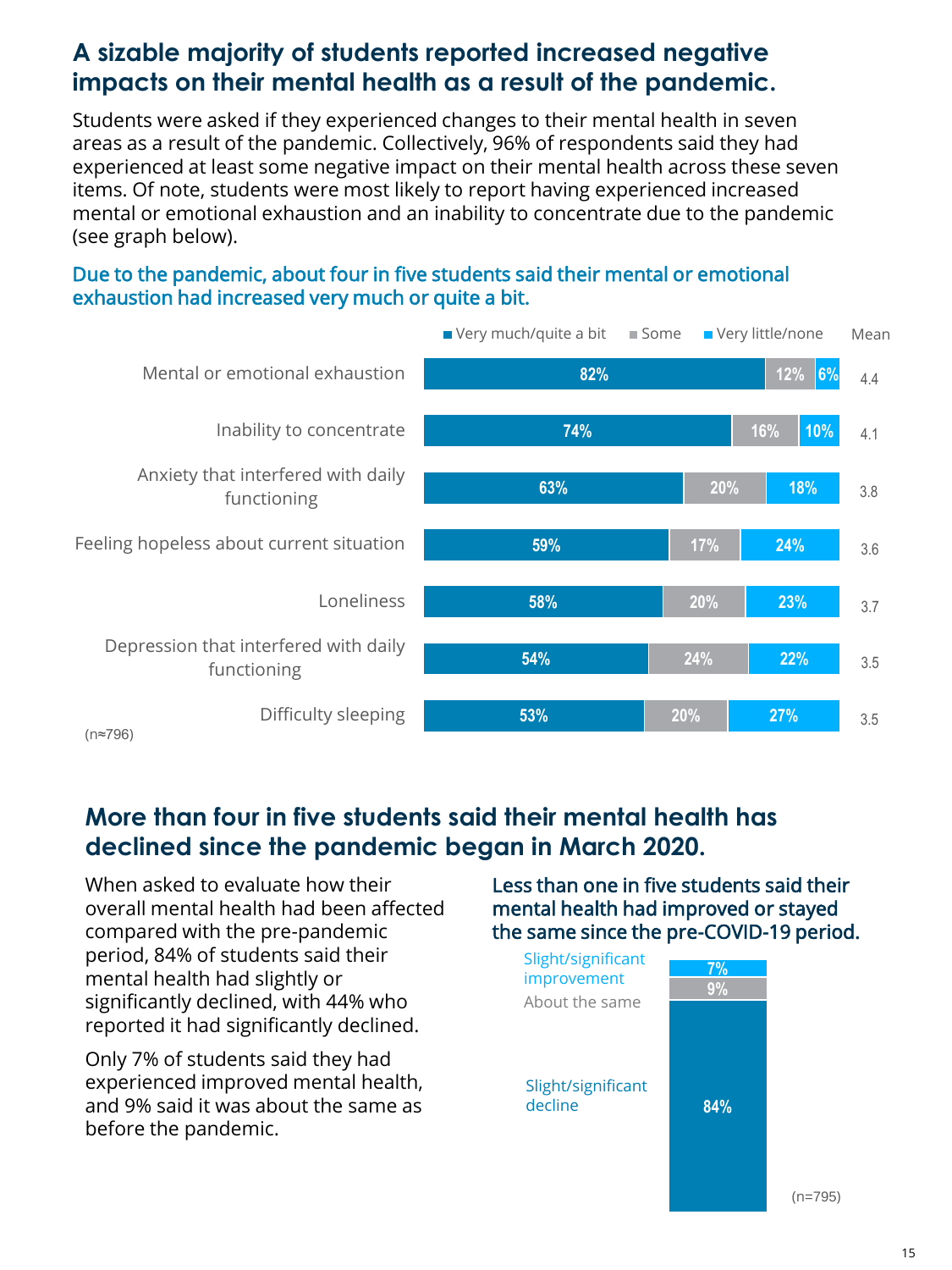### **Almost nine in ten students said they spend less time socializing than before the pandemic, with 55% who said they are spending much less time socializing.**

Co Students said they now spend less time on activities that require them to be outside of their home or in social settings compared to before the pandemic. Specifically, more than half of students said they were spending much less or less time working for pay (57%), engaging in physical exercise (67%), on hobbies (62%), and socializing (88%) than they did before the pandemic.

Since the pandemic began, students who said they have children under age 18 were considerably more likely to say they were spending more time caring for dependants than students who do not have children (77% vs. 36%).

Between the fall and winter semesters, more students in the winter said they were spending more time consuming entertainment (+10%), looking for work (+7%), and on hobbies (+5%) than they did before the pandemic. The shift in responses related to the amount of time students said they were spending looking for work may be related to students seeking post-graduation employment or summer employment.

#### In the winter term, a majority of students reported spending more time on their academic work and consuming entertainment than they did prior to the pandemic.

|                                                        | Much more/more | About the same | Less/much less |  |
|--------------------------------------------------------|----------------|----------------|----------------|--|
| Academic work<br>$(n=780)$                             | 62%            | 18%            | 19%            |  |
| Consuming entertainment (music, TV, etc.)<br>$(n=788)$ | 56%            | 23%            | 20%            |  |
| Looking for work<br>$(n=578)$                          | 48%            | 24%            | 28%            |  |
| Caring for dependants or others<br>$(n=377)$           | 42%            | 39%            | 19%            |  |
| Working for pay<br>$(n=720)$                           | 20%            | 23%            | 57%            |  |
| Physical exercise<br>$(n=787)$                         | 20%            | 13%            | 67%            |  |
| Hobbies<br>$(n=781)$                                   | 19%            | 19%            | 62%            |  |
| Socializing<br>$(n=785)$                               | 4%             | 8%             | 88%            |  |

Note: Respondents had the option to answer 'Not applicable' for the above items. There are strong indications of respondent error for some items, where respondents should have selected not applicable but instead chose a countable response. Survey items most likely impacted by respondent error include caring for dependants or others, working for pay, and looking for work. Results should be interpreted conservatively for these items.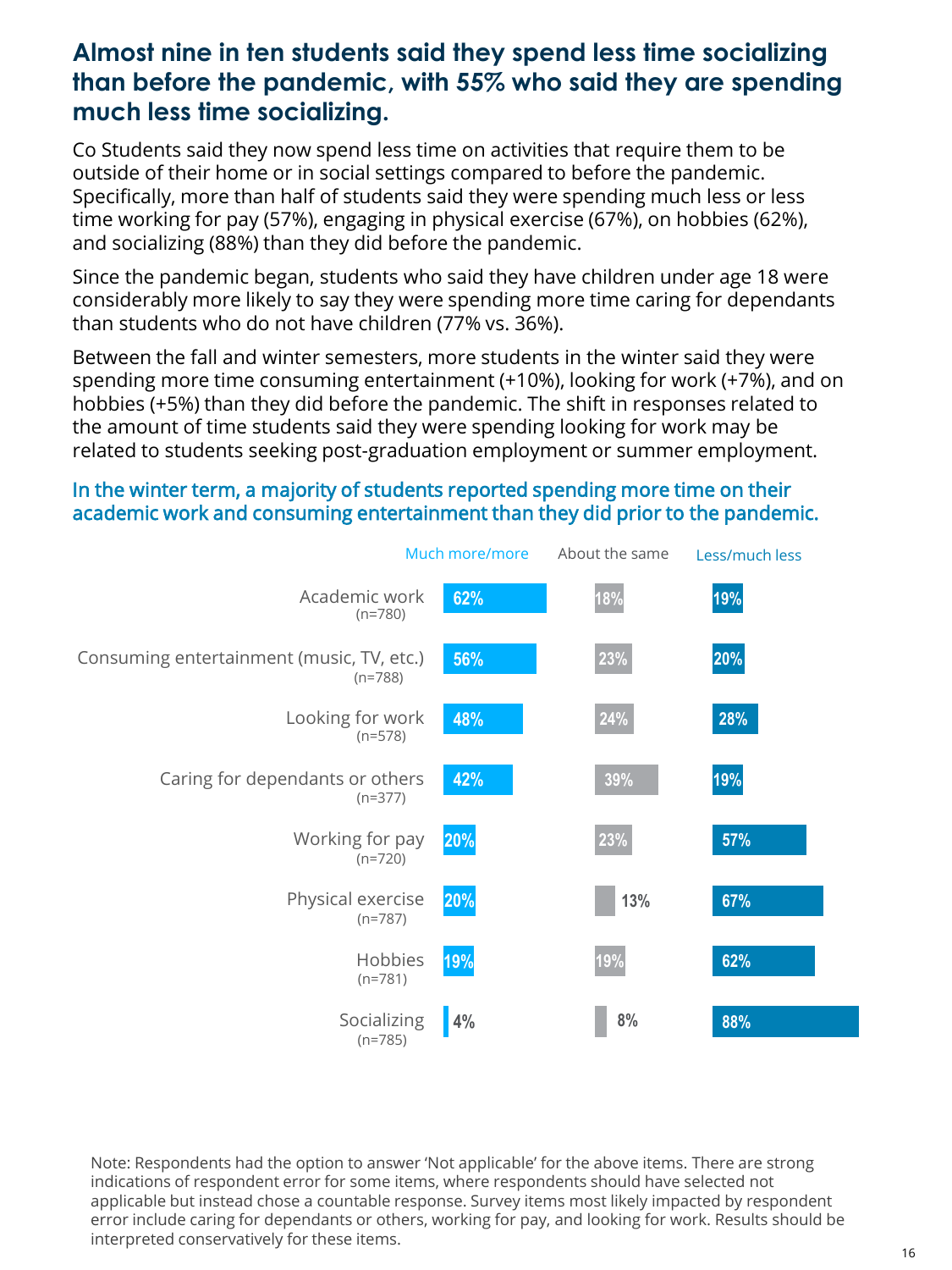# **About two in five students disagreed they have felt connected to MRU during the pandemic.**

Although more than half of students agreed they receive clear (64%) and timely (62%) communication from MRU about its response to the pandemic, relatively few students agreed they feel connected to the University. Only 28% of students agreed they feel connected to Mount Royal.

Between Fall 2020 and Winter 2021, students' perceptions of how MRU has handled the pandemic and their sense of connection to Mount Royal were consistent.

#### Nearly two in three students agreed they receive clear and timely communication from MRU about its response to the COVID-19 pandemic.



**Only 2% of students said they did not think MRU has kept students safe and healthy during the pandemic.**

Ninety-three per cent of students said they thought Mount Royal has kept students safe and healthy to at least some extent during the COVID-19 pandemic.



Image: srip at Flaticon.com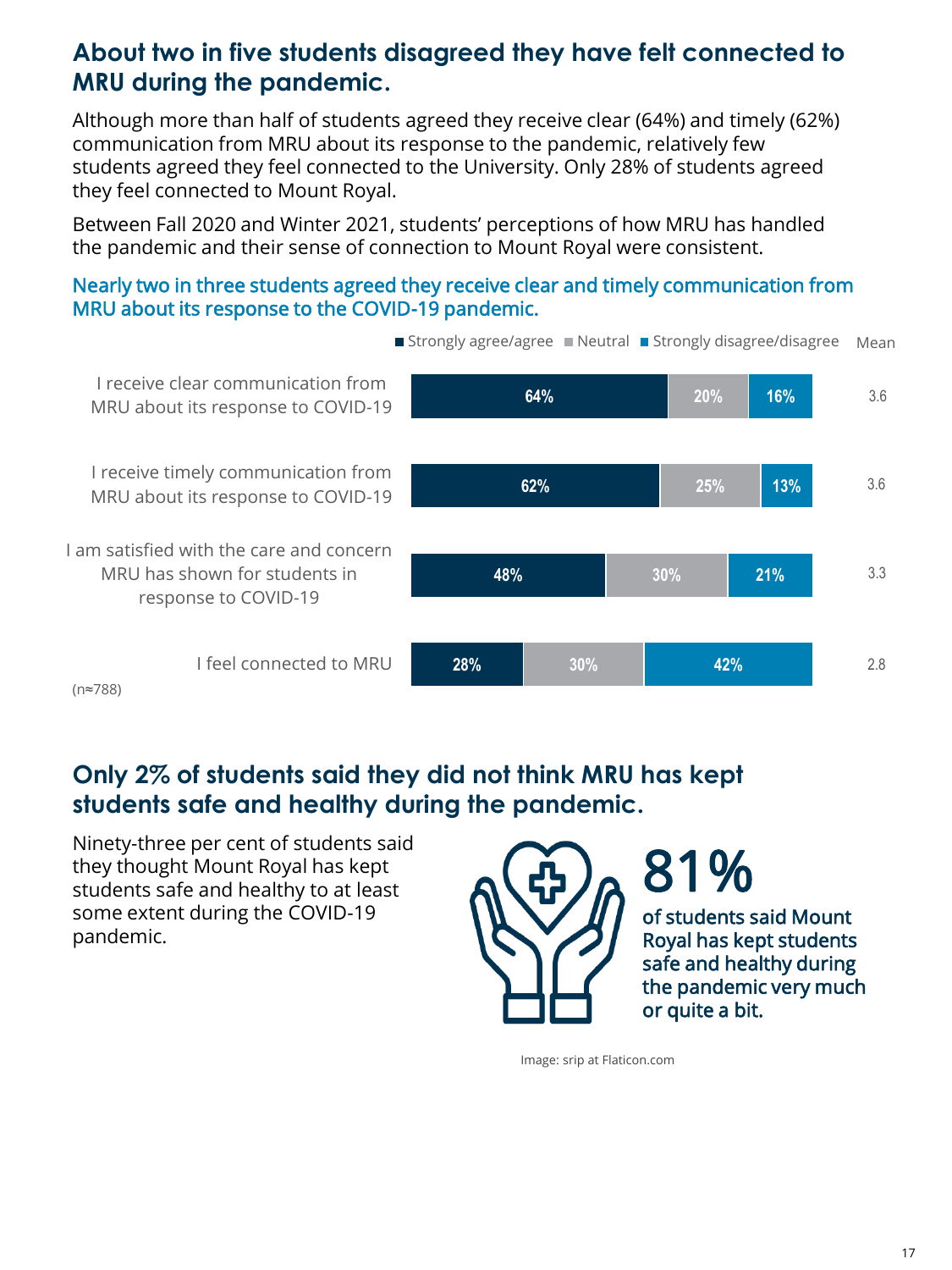# **Students were equally concerned about people on campus not following safety measures and being exposed to COVID on campus, and spreading it to family members or friends if they returned to campus in Fall 2021.\***

On March 4, 2021, Mount Royal announced plans to offer as many courses and services as possible on campus in Fall 2021. With these tentative plans in mind, students were asked how concerned they would be about nine different factors if they were able to return to campus for the fall. Overall, students indicated they were most concerned about people on campus following safety measures (69%), being exposed to COVID-19 on campus and spreading it to family members or friends (68%), and being exposed to COVID-19 by other students (59%).

Although students reported being least concerned about organizing childcare, 47% of students who said they had children under 18 (6% of all respondents) were concerned about organizing childcare for Fall 2021. Students who identified as belonging to a visible minority were also more likely than other students to say they would be concerned about organizing childcare for the fall (32% compared with 13%).

#### If they were able to return to campus in Fall 2021, students were least concerned about needing to organize childcare.\*\*



2.6

 $\blacksquare$  Very concerned  $\blacksquare$  Concerned  $\blacksquare$  A little concerned  $\blacksquare$  Not concerned Mean

\*Students who said they planned to graduate before Fall 2021 (10%) were not asked these questions. \*\*Respondents who answered 'Not applicable' for each item have been removed from calculations.

1.7

2.4

2.5

2.5

2.9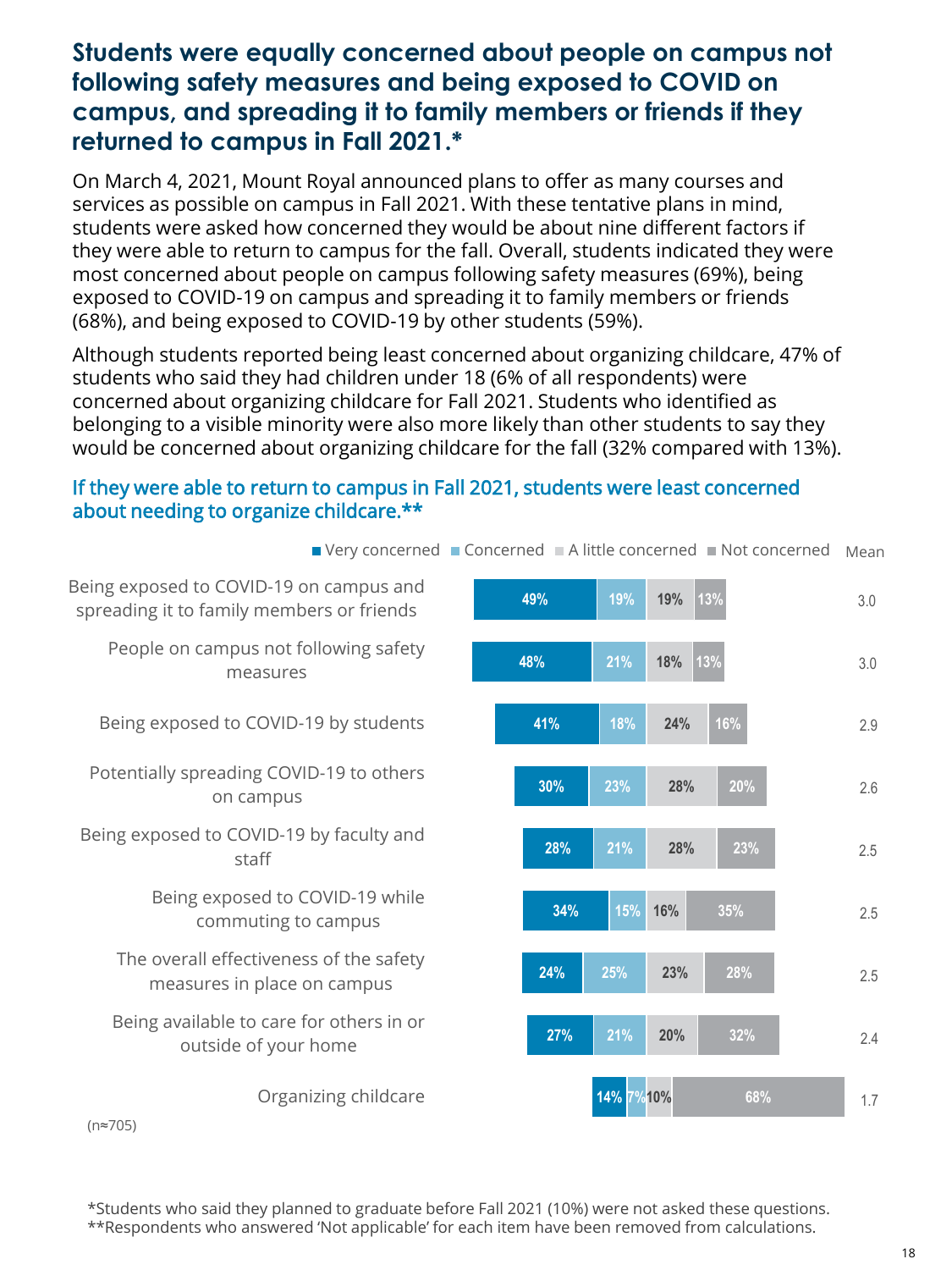# **Appendix A: Selected results by student demographics**

The following section looks at results from the winter survey for students who selfidentified as belonging to demographic groups that have traditionally experienced barriers to participation socially, economically, or academically. Groups were identified based on responses to survey demographic questions. Students had the option to select the 'Prefer not to answer' or skip past each demographic question.

The differences listed below focus on areas where each student group may have experienced more significant negative impacts to their learning or personal lives while coping with the pandemic than other students.

### Women (72% of respondents)

Students who self-identified as women were *more likely* than men to:

- Say it was important for MRU to provide more online learning support services to improve their online course-taking experience (77% vs. 66%).
- Report they had experienced increased mental or emotional exhaustion (84% vs. 78%), depression that interfered with daily functioning (56% vs. 44%), anxiety that interfered with daily functioning (65% vs. 53%), feeling hopeless about their current situation (62% vs. 48%), difficulty sleeping (56% vs. 45%), and loneliness (60% vs. 52%) due to the pandemic.\*
- Indicate their overall mental health had declined slightly or significantly compared with the pre-pandemic period (86% vs. 80%).
- Say their concerns about their health and safety (39% vs. 27%) and the health and safety of family and friends (56% vs. 45%) had increased very much or quite a bit due to the pandemic.
- Spend more time caring for dependants or others than they had before the pandemic (46% vs. 30%).

### Minority gender identities (trans\*, two-spirit, non-binary, etc.) (2% of respondents)

Students who identified as a minority gender identity were *more likely* than men and women (combined) to:

- Report the pandemic had interfered with their ability to succeed as a student very much or quite a bit (63% vs. 51%).
- Experience increased depression that interfered with daily functioning as a result of the pandemic (84% vs. 53%).\*
- Say their concerns about their ability to socialize (64% vs. 84%), and eviction or loss of housing (26% vs. 7%) had increased very much or quite a bit as a result of the pandemic.

### Have children under the age of 18 (6% of respondents)

Students who self-identified as having children under 18 *more likely* than students without (younger) children to:

Say they were spending more time caring for dependants or others than before the pandemic (77% vs. 36%).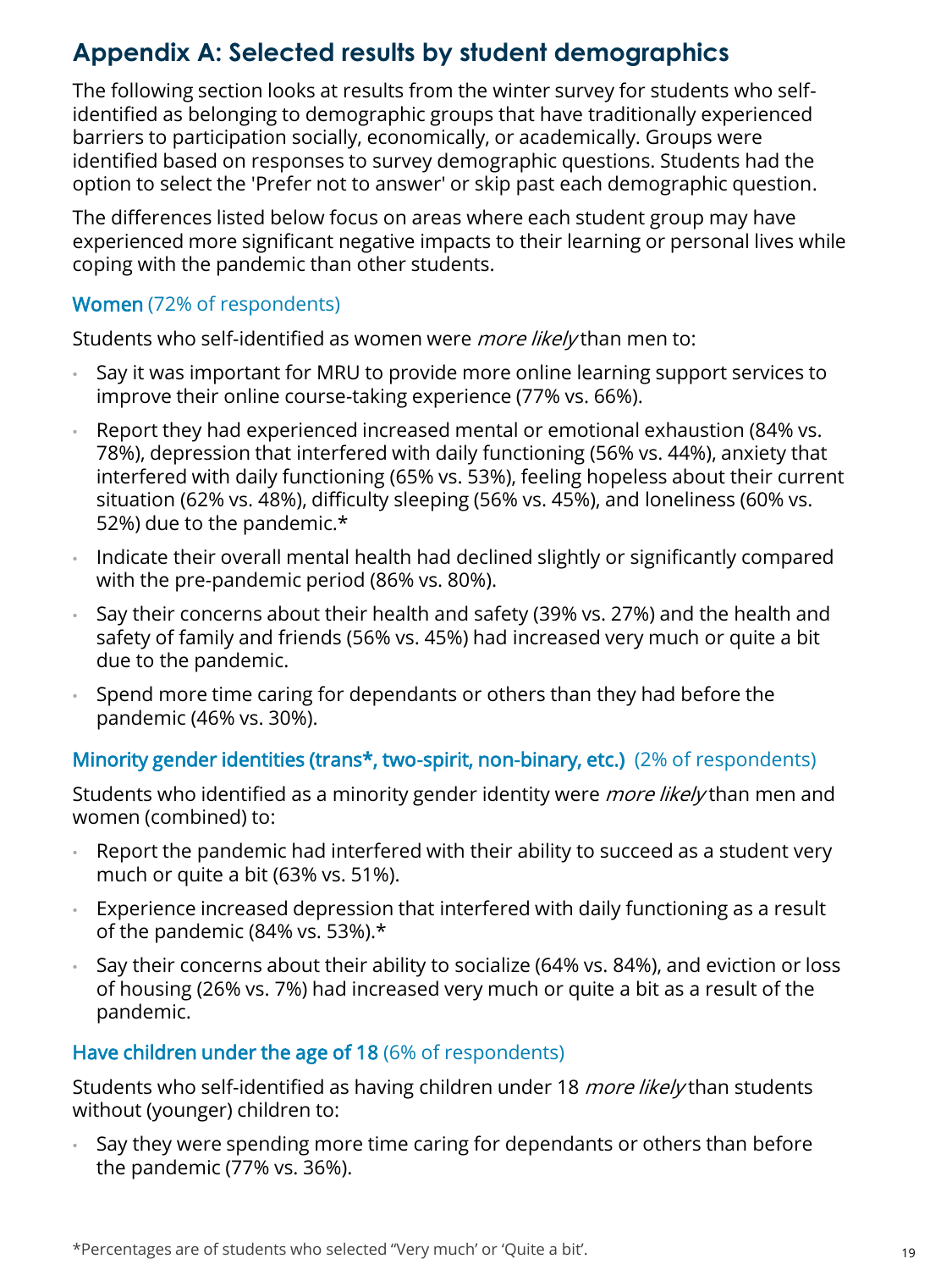### LGB2sQ+ sexual identities (25% of respondents)

Students who self-identified as LGB2sQ+ were *more likely* than heterosexual students to:

- Report feeling increased depression that interfered with daily functioning as a result of the pandemic (68% vs. 50%).\*
- Say their concerns about having enough food (24% vs. 13%) and eviction or loss of housing (13% vs. 5%) had increased very much or quite a bit due to the pandemic.

### Visible minority (25% of respondents)

Students who self-identified as belonging to a visible minority were *more likely* than non-minority students to:

- Indicate it was important for MRU to improve instructors' responsiveness (92% vs. 83%) and provide more online learning support services (83% vs. 71%) to improve their online course-taking experience.
- Say that their concerns about their health and safety (47% vs. 34%) had increased very much or quite a bit due to the pandemic.

### Indigenous (6% of respondents)

Students who self-identified as Indigenous were *more likely* than other non-Indigenous students to:

• Say it was important for MRU to provide more online learning support services (tutoring services, writing centre, etc.) to improve their online course-taking experience (87% vs. 74%).

Students who self-identified as Indigenous were *less likely* than other students to:

• Agree that technology support was available in their online courses (57% vs. 71%).

### Living with a disability (16% of respondents)

Students who identified as disabled were *more likely* than non-disabled students to:

- Find it more difficult to learn online than in the classroom (77% vs. 72%).
- Say it was challenging to get group work done in an online environment (73% vs. 60%) or do class presentations in an online environment (60% vs. 47%).
- Think that pandemic had substantially impacted their ability to succeed as a student (67% vs. 48%) and their ability to access campus counselling and medical services (55% vs. 42%).\*
- Report having experienced increased negative impacts on their mental health in all seven areas asked about by seven to 18 percentage points per item (see page 15).
- Say their concerns about having enough food (25% vs. 13%), eviction or loss of housing (14% vs. 5%), access to adequate medical care (30% vs. 17%), and their health and safety (50% vs. 34%) had increased very much or quite a bit due to the pandemic.